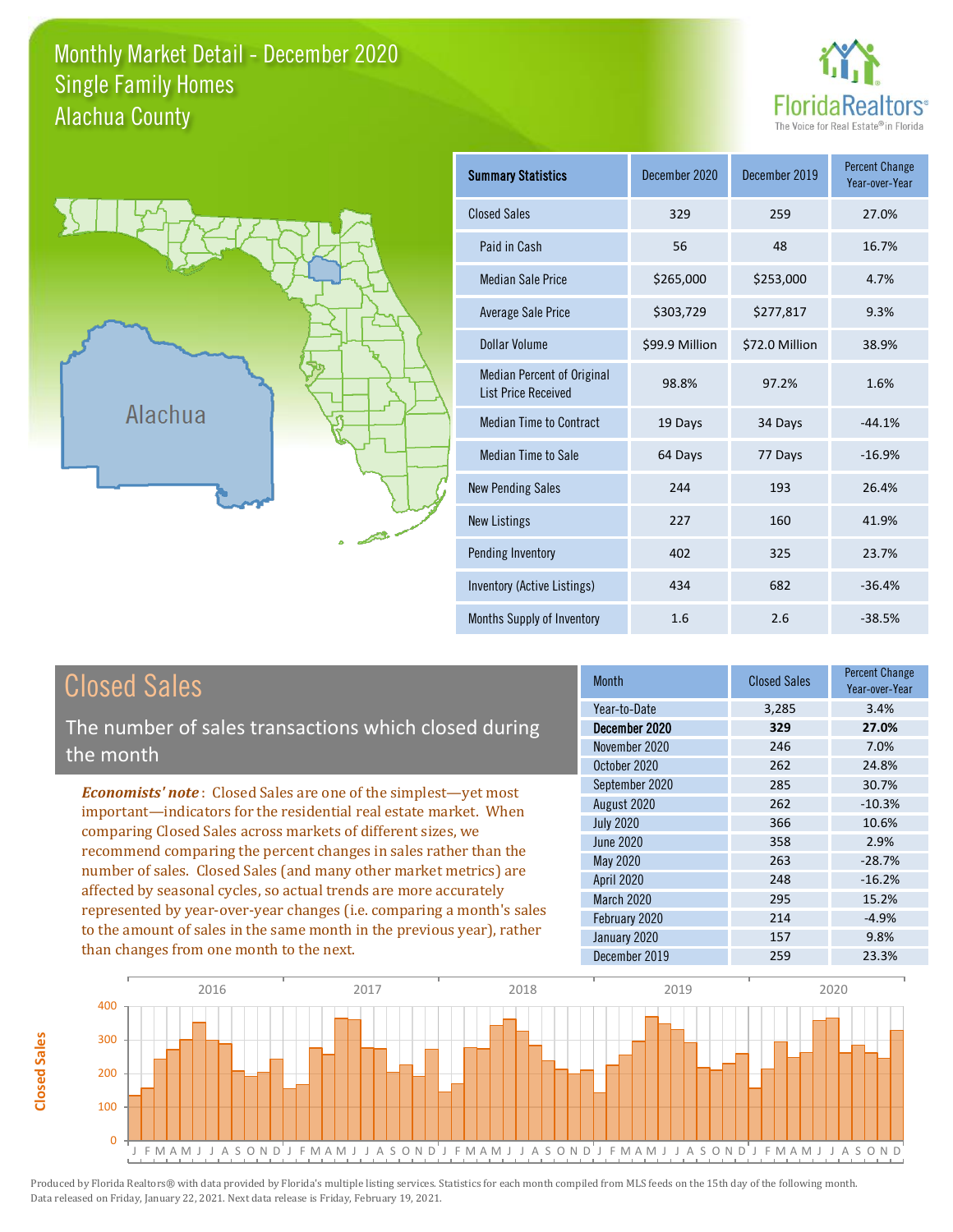

#### *Economists' note:* Closed Sales are one of the simplest—yet most important—indicators for the residential real estate market. When comparing Closed Sales across markets of different sizes, we recommend comparing the percent changes in sales rather than the number of sales. Closed Sales (and many other market metrics) are affected by seasonal cycles, so actual trends are more accurately represented by year-over-year changes (i.e. comparing a month's sales to the amount of sales in the same month in the previous year), rather than changes from one month to the next. \$1,000,000 or more 2 100.0% \$250,000 - \$299,999 56 1.8% \$300,000 - \$399,999 77 83.3% \$400,000 - \$599,999 34 13.3% \$600,000 - \$999,999 16 166.7% \$150,000 - \$199,999 54 28.6% \$200,000 - \$249,999 68 25.9% \$100,000 - \$149,999 15 -31.8% Sale Price Closed Sales Percent Change Year-over-Year Less than \$50,000 0 0 -100.0% \$50,000 - \$99,999 7 75.0% December 2019 December 2020 90 Closed Sales by Sale Price The number of sales transactions which closed during the month



# Median Time to Contract by Sale Price The median number of days between the listing date and contract date for all Closed Sales during the month

*Economists' note* : Like Time to Sale, Time to Contract is a measure of the length of the home selling process calculated for sales which closed during the month. The difference is that Time to Contract measures the number of days between the initial listing of a property and the signing of the contract which eventually led to the closing of the sale. When the gap between Median Time to Contract and Median Time to Sale grows, it is usually a sign of longer closing times and/or declining numbers of cash sales.

| <b>Sale Price</b>     | <b>Median Time to</b><br>Contract | <b>Percent Change</b><br>Year-over-Year |
|-----------------------|-----------------------------------|-----------------------------------------|
| Less than \$50,000    | (No Sales)                        | N/A                                     |
| \$50,000 - \$99,999   | 25 Days                           | 525.0%                                  |
| $$100,000 - $149,999$ | 45 Days                           | 309.1%                                  |
| $$150,000 - $199,999$ | 9 Days                            | $-75.0%$                                |
| \$200,000 - \$249,999 | 11 Days                           | $-79.6%$                                |
| \$250,000 - \$299,999 | 23 Days                           | 21.1%                                   |
| \$300,000 - \$399,999 | 32 Days                           | $-23.8%$                                |
| \$400,000 - \$599,999 | 8 Days                            | $-85.7%$                                |
| \$600,000 - \$999,999 | 51 Days                           | $-22.7%$                                |
| $$1,000,000$ or more  | 671 Days                          | 1536.6%                                 |



**Closed Sales**

**Median Time to Contract Median Time to Contract**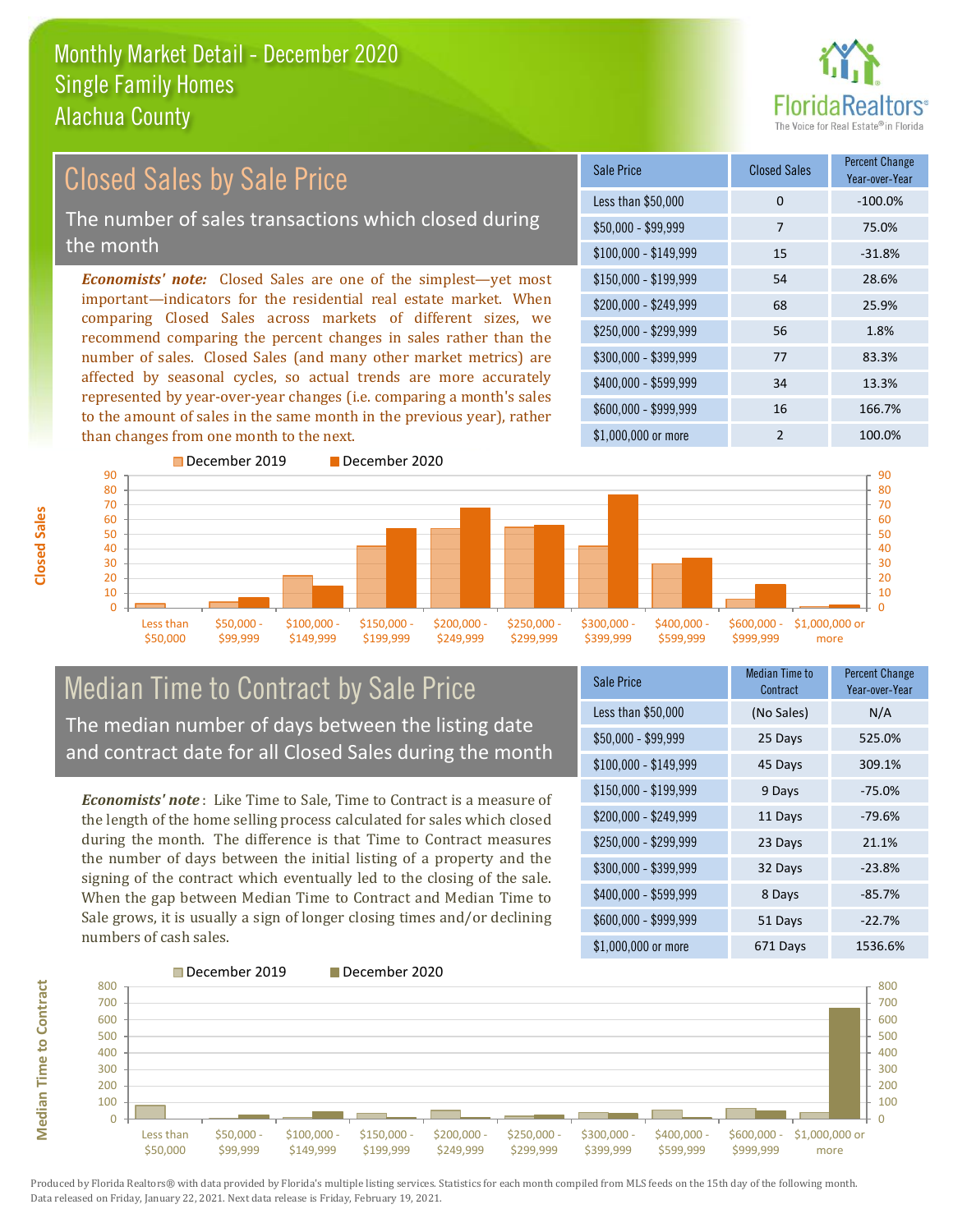

#### New Listings by Initial Listing Price The number of properties put onto the market during the month

*Economists' note:* New Listings tend to rise in delayed response to increasing prices, so they are often seen as a lagging indicator of market health. As prices rise, potential sellers raise their estimations of value—and in the most recent cycle, rising prices have freed up many potential sellers who were previously underwater on their mortgages. Note that in our calculations, we take care to not include properties that were recently taken off the market and quickly relisted, since these are not really *new* listings.

| <b>Initial Listing Price</b> | <b>New Listings</b> | <b>Percent Change</b><br>Year-over-Year |
|------------------------------|---------------------|-----------------------------------------|
| Less than \$50,000           | 0                   | $-100.0%$                               |
| \$50,000 - \$99,999          | 7                   | 16.7%                                   |
| $$100,000 - $149,999$        | 17                  | 0.0%                                    |
| $$150,000 - $199,999$        | 29                  | 31.8%                                   |
| \$200,000 - \$249,999        | 37                  | 42.3%                                   |
| \$250,000 - \$299,999        | 35                  | 45.8%                                   |
| \$300,000 - \$399,999        | 53                  | 51.4%                                   |
| \$400,000 - \$599,999        | 36                  | 111.8%                                  |
| \$600,000 - \$999,999        | 13                  | 18.2%                                   |
| \$1,000,000 or more          | ი                   | $-100.0\%$                              |



December 2019 December 2020



# Inventory by Current Listing Price The number of property listings active at the end of the month

*Economists' note* : There are a number of ways to define and calculate Inventory. Our method is to simply count the number of active listings on the last day of the month, and hold this number to compare with the same month the following year. Inventory rises when New Listings are outpacing the number of listings that go off-market (regardless of whether they actually sell). Likewise, it falls when New Listings aren't keeping up with the rate at which homes are going off-market.

| <b>Current Listing Price</b> | Inventory    | <b>Percent Change</b><br>Year-over-Year |
|------------------------------|--------------|-----------------------------------------|
| Less than \$50,000           | $\mathbf{1}$ | $-80.0%$                                |
| $$50,000 - $99,999$          | 16           | $-15.8%$                                |
| $$100,000 - $149,999$        | 19           | $-62.7%$                                |
| $$150,000 - $199,999$        | 43           | $-43.4%$                                |
| \$200,000 - \$249,999        | 54           | $-40.0%$                                |
| \$250,000 - \$299,999        | 59           | $-39.8%$                                |
| \$300,000 - \$399,999        | 98           | $-38.0%$                                |
| \$400,000 - \$599,999        | 73           | $-30.5%$                                |
| \$600,000 - \$999,999        | 49           | $-16.9%$                                |
| \$1,000,000 or more          | 22           | 4.8%                                    |



Produced by Florida Realtors® with data provided by Florida's multiple listing services. Statistics for each month compiled from MLS feeds on the 15th day of the following month. Data released on Friday, January 22, 2021. Next data release is Friday, February 19, 2021.

**Inventory**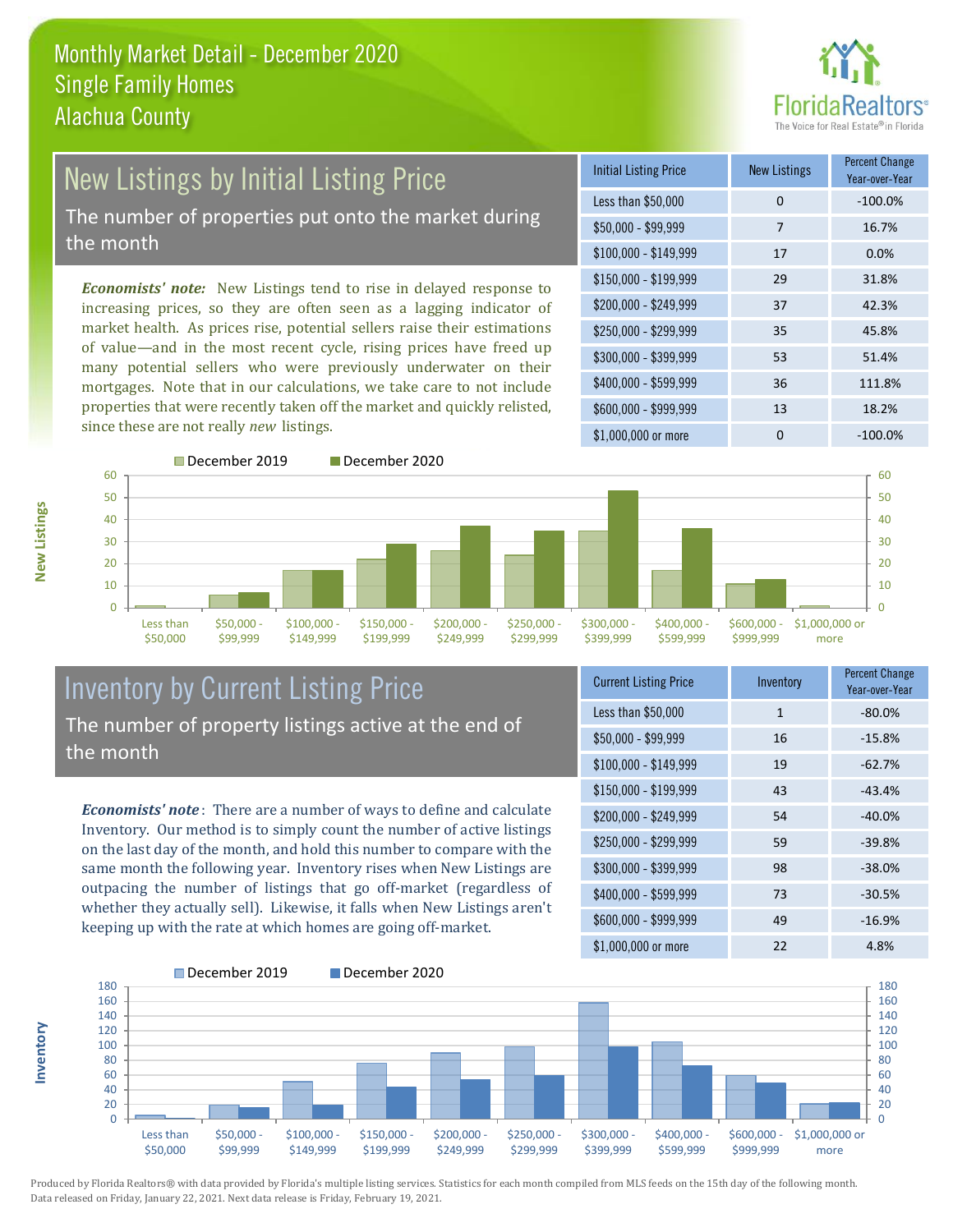#### Monthly Distressed Market - December 2020 Alachua County Single Family Homes



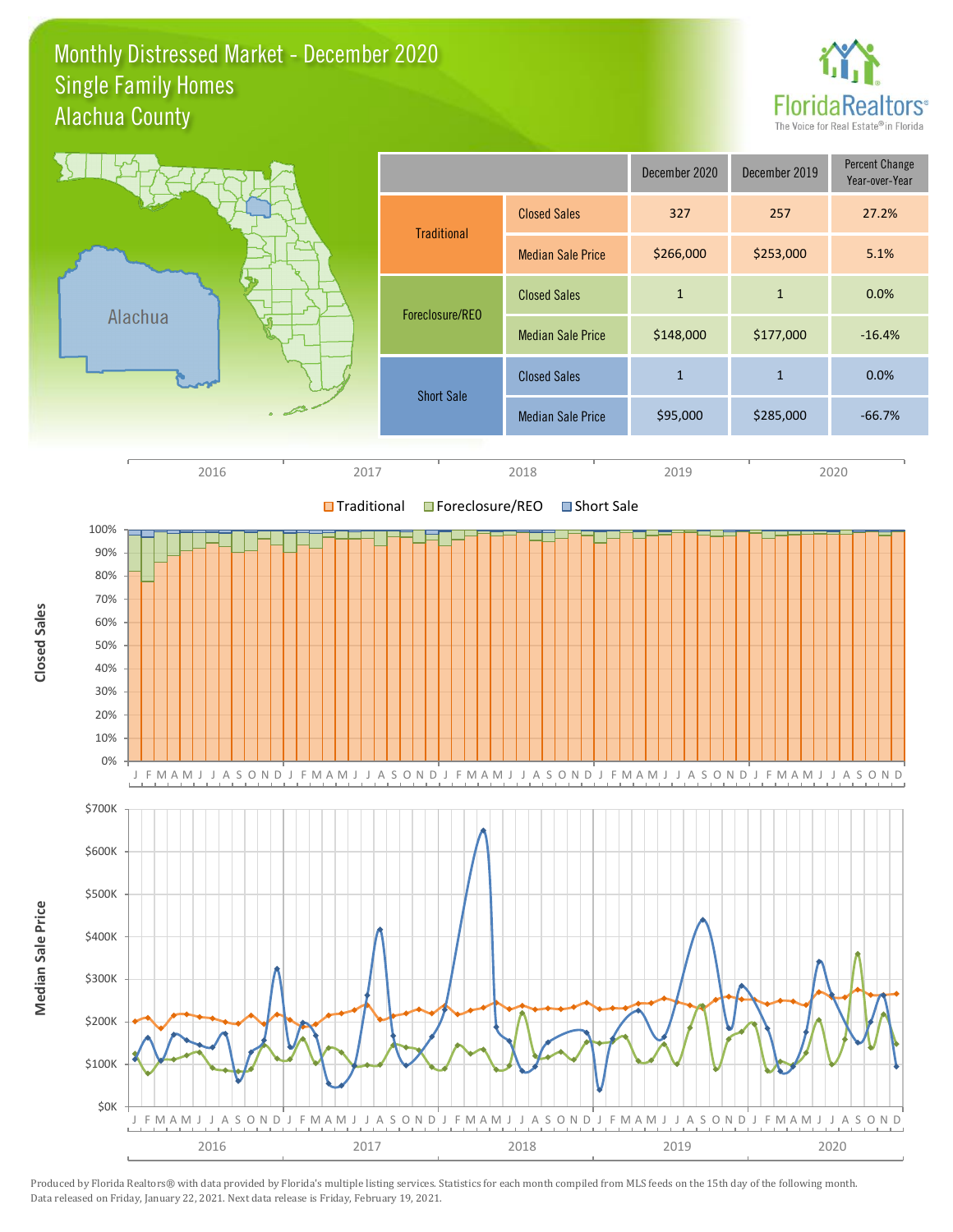Monthly Market Detail - December 2020 Alachua County Townhouses and Condos





| <b>Summary Statistics</b>                                       | December 2020  | December 2019 | <b>Percent Change</b><br>Year-over-Year |
|-----------------------------------------------------------------|----------------|---------------|-----------------------------------------|
| <b>Closed Sales</b>                                             | 83             | 61            | 36.1%                                   |
| Paid in Cash                                                    | 43             | 30            | 43.3%                                   |
| <b>Median Sale Price</b>                                        | \$129,500      | \$139,500     | $-7.2%$                                 |
| <b>Average Sale Price</b>                                       | \$142,014      | \$148,576     | $-4.4%$                                 |
| Dollar Volume                                                   | \$11.8 Million | \$9.1 Million | 30.1%                                   |
| <b>Median Percent of Original</b><br><b>List Price Received</b> | 96.1%          | 97.0%         | $-0.9%$                                 |
| <b>Median Time to Contract</b>                                  | 26 Days        | 14 Days       | 85.7%                                   |
| <b>Median Time to Sale</b>                                      | 71 Days        | 62 Days       | 14.5%                                   |
| <b>New Pending Sales</b>                                        | 58             | 40            | 45.0%                                   |
| <b>New Listings</b>                                             | 55             | 49            | 12.2%                                   |
| <b>Pending Inventory</b>                                        | 78             | 62            | 25.8%                                   |
| <b>Inventory (Active Listings)</b>                              | 173            | 111           | 55.9%                                   |
| Months Supply of Inventory                                      | 2.5            | 1.6           | 56.3%                                   |

**Closed Sales**

**Closed Sales** 

The number of sales transactions which closed during the month

*Economists' note* : Closed Sales are one of the simplest—yet most important—indicators for the residential real estate market. When comparing Closed Sales across markets of different sizes, we recommend comparing the percent changes in sales rather than the number of sales. Closed Sales (and many other market metrics) are affected by seasonal cycles, so actual trends are more accurately represented by year-over-year changes (i.e. comparing a month's sales to the amount of sales in the same month in the previous year), rather than changes from one month to the next.

| <b>Month</b>      | <b>Closed Sales</b> | <b>Percent Change</b><br>Year-over-Year |
|-------------------|---------------------|-----------------------------------------|
| Year-to-Date      | 823                 | $-2.5%$                                 |
| December 2020     | 83                  | 36.1%                                   |
| November 2020     | 38                  | $-2.6%$                                 |
| October 2020      | 75                  | 56.3%                                   |
| September 2020    | 56                  | 12.0%                                   |
| August 2020       | 82                  | $-13.7%$                                |
| <b>July 2020</b>  | 85                  | $-4.5%$                                 |
| <b>June 2020</b>  | 94                  | $-4.1%$                                 |
| <b>May 2020</b>   | 61                  | $-41.3%$                                |
| <b>April 2020</b> | 56                  | $-39.8%$                                |
| <b>March 2020</b> | 87                  | 27.9%                                   |
| February 2020     | 57                  | $-1.7%$                                 |
| January 2020      | 49                  | 19.5%                                   |
| December 2019     | 61                  | 13.0%                                   |

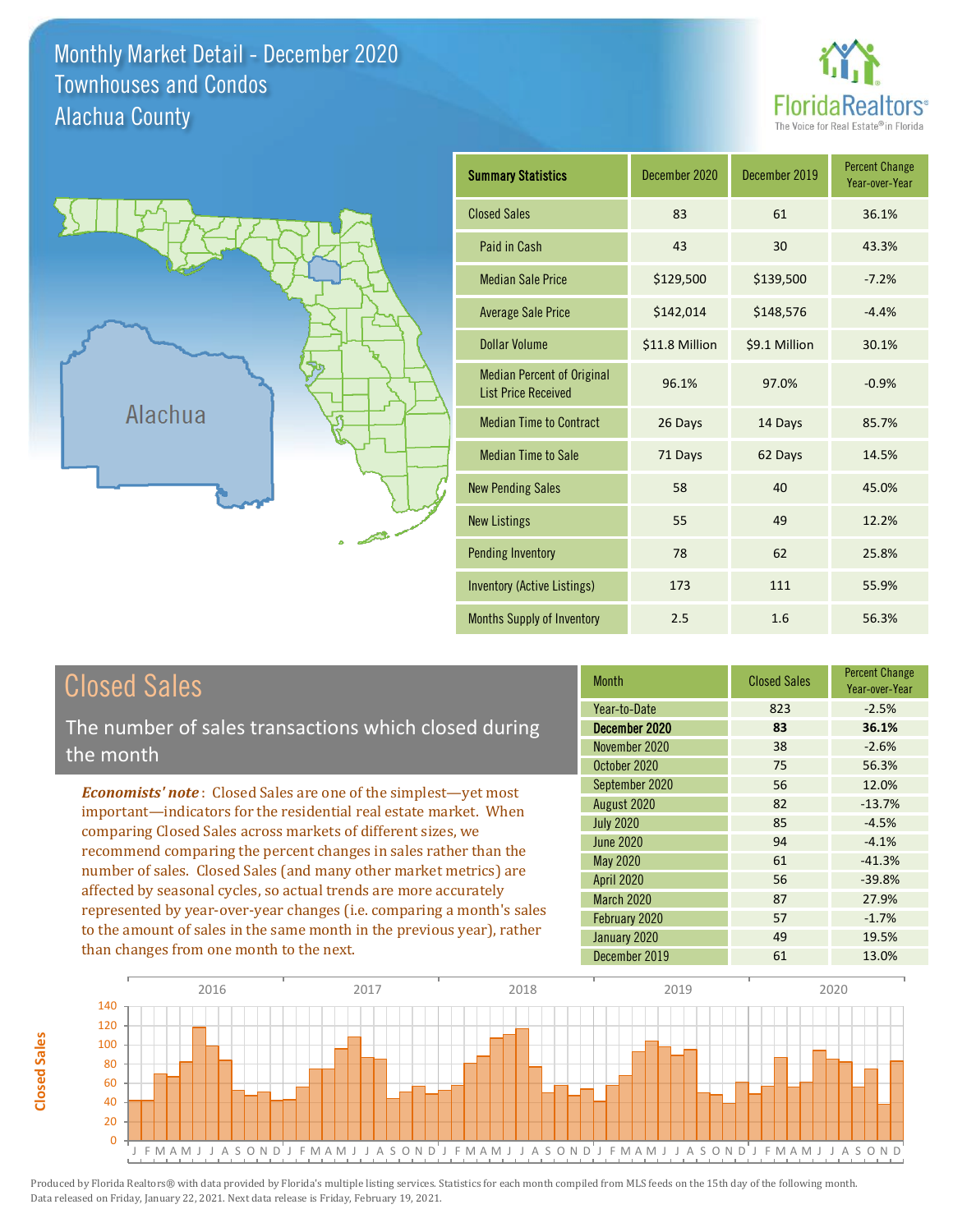than changes from one month to the next.



#### *Economists' note:* Closed Sales are one of the simplest—yet most important—indicators for the residential real estate market. When comparing Closed Sales across markets of different sizes, we recommend comparing the percent changes in sales rather than the number of sales. Closed Sales (and many other market metrics) are affected by seasonal cycles, so actual trends are more accurately represented by year-over-year changes (i.e. comparing a month's sales  $$250.000 - $299.999$  1 -80.0%  $$300,000 - $399,999$  1 N/A \$400,000 - \$599,999 1 0.0% \$600,000 - \$999,999 0 0 N/A \$150,000 - \$199,999 13 -7.1% \$200,000 - \$249,999 11 450.0% \$100,000 - \$149,999 32 6.7% Sale Price Closed Sales Percent Change Year-over-Year Less than \$50,000 0 0 -100.0% \$50,000 - \$99,999 24 200.0% Closed Sales by Sale Price The number of sales transactions which closed during the month



# Median Time to Contract by Sale Price The median number of days between the listing date and contract date for all Closed Sales during the month

to the amount of sales in the same month in the previous year), rather

*Economists' note* : Like Time to Sale, Time to Contract is a measure of the length of the home selling process calculated for sales which closed during the month. The difference is that Time to Contract measures the number of days between the initial listing of a property and the signing of the contract which eventually led to the closing of the sale. When the gap between Median Time to Contract and Median Time to Sale grows, it is usually a sign of longer closing times and/or declining numbers of cash sales.

| <b>Sale Price</b>     | <b>Median Time to</b><br>Contract | <b>Percent Change</b><br>Year-over-Year |
|-----------------------|-----------------------------------|-----------------------------------------|
| Less than \$50,000    | (No Sales)                        | N/A                                     |
| $$50,000 - $99,999$   | 27 Days                           | $-28.9%$                                |
| $$100,000 - $149,999$ | 24 Days                           | 100.0%                                  |
| $$150,000 - $199,999$ | 16 Days                           | 45.5%                                   |
| \$200,000 - \$249,999 | 100 Days                          | 809.1%                                  |
| \$250,000 - \$299,999 | 2 Days                            | 0.0%                                    |
| \$300,000 - \$399,999 | 7 Days                            | N/A                                     |
| $$400,000 - $599,999$ | 310 Days                          | 37.2%                                   |
| \$600,000 - \$999,999 | (No Sales)                        | N/A                                     |
| \$1,000,000 or more   | (No Sales)                        | N/A                                     |

\$1,000,000 or more 0 0 N/A

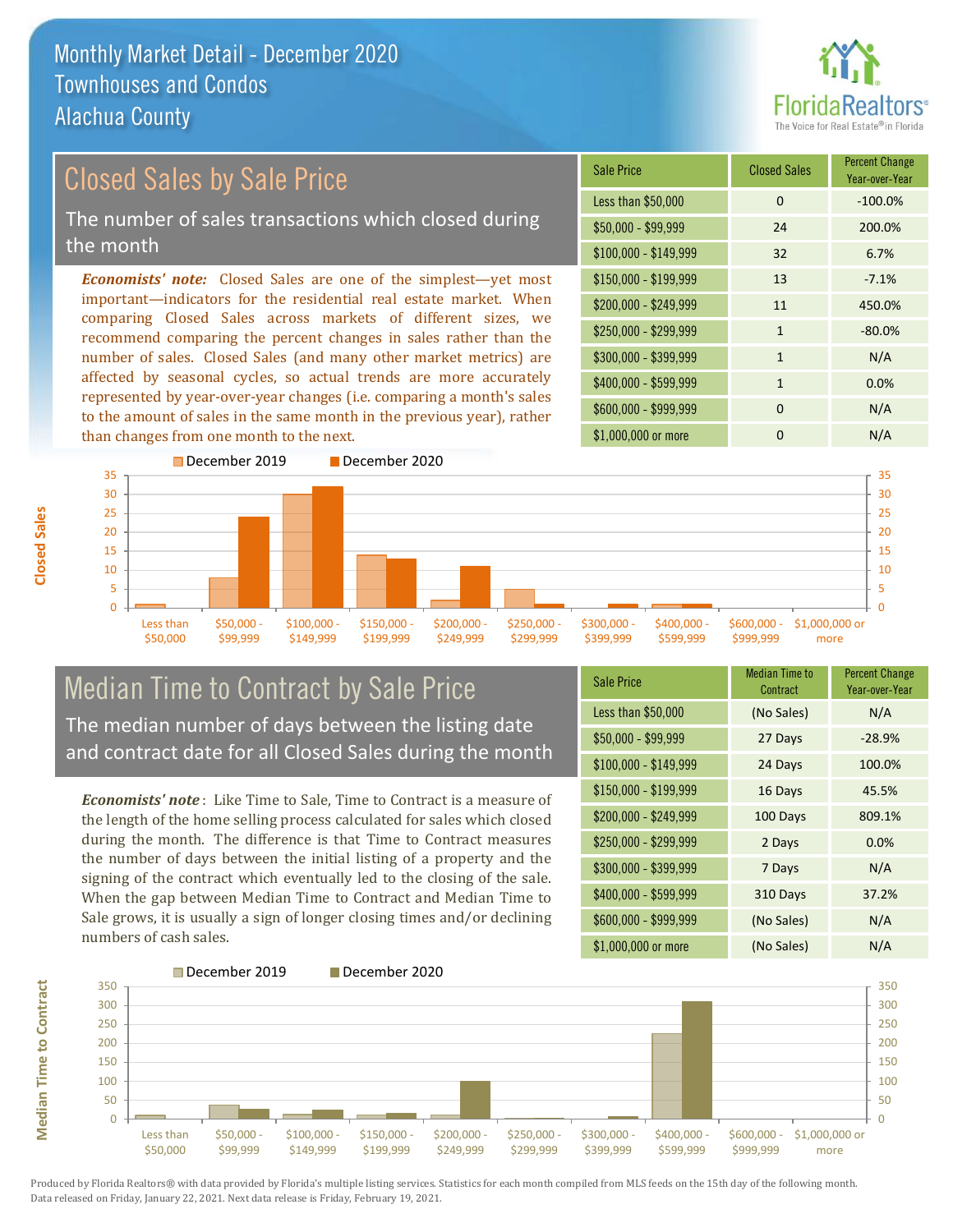

# **New Listings by Initial Listing Price**

The number of properties put onto the market during the month

*Economists' note:* New Listings tend to rise in delayed response to increasing prices, so they are often seen as a lagging indicator of market health. As prices rise, potential sellers raise their estimations of value—and in the most recent cycle, rising prices have freed up many potential sellers who were previously underwater on their mortgages. Note that in our calculations, we take care to not include properties that were recently taken off the market and quickly relisted, since these are not really *new* listings.

| <b>Initial Listing Price</b> | <b>New Listings</b> | <b>Percent Change</b><br>Year-over-Year |
|------------------------------|---------------------|-----------------------------------------|
| Less than \$50,000           | $\Omega$            | $-100.0%$                               |
| $$50,000 - $99,999$          | 13                  | 8.3%                                    |
| $$100,000 - $149,999$        | 23                  | 43.8%                                   |
| $$150,000 - $199,999$        | 7                   | $-41.7%$                                |
| \$200,000 - \$249,999        | 8                   | 166.7%                                  |
| \$250,000 - \$299,999        | $\overline{4}$      | 100.0%                                  |
| \$300,000 - \$399,999        | $\Omega$            | $-100.0%$                               |
| \$400,000 - \$599,999        | $\Omega$            | $-100.0%$                               |
| \$600,000 - \$999,999        | $\Omega$            | N/A                                     |
| \$1,000,000 or more          | n                   | N/A                                     |



# Inventory by Current Listing Price The number of property listings active at the end of the month

*Economists' note* : There are a number of ways to define and calculate Inventory. Our method is to simply count the number of active listings on the last day of the month, and hold this number to compare with the same month the following year. Inventory rises when New Listings are outpacing the number of listings that go off-market (regardless of whether they actually sell). Likewise, it falls when New Listings aren't keeping up with the rate at which homes are going off-market.

| <b>Current Listing Price</b> | Inventory    | <b>Percent Change</b><br>Year-over-Year |
|------------------------------|--------------|-----------------------------------------|
| Less than \$50,000           | $\Omega$     | $-100.0%$                               |
| $$50,000 - $99,999$          | 23           | $-23.3%$                                |
| $$100,000 - $149,999$        | 59           | 84.4%                                   |
| $$150,000 - $199,999$        | 37           | 146.7%                                  |
| \$200,000 - \$249,999        | 32           | 300.0%                                  |
| \$250,000 - \$299,999        | 10           | $-9.1%$                                 |
| \$300,000 - \$399,999        | 8            | 14.3%                                   |
| \$400,000 - \$599,999        | 3            | $-25.0%$                                |
| \$600,000 - \$999,999        | $\mathbf{1}$ | $-50.0%$                                |
| \$1,000,000 or more          | O            | N/A                                     |



Produced by Florida Realtors® with data provided by Florida's multiple listing services. Statistics for each month compiled from MLS feeds on the 15th day of the following month. Data released on Friday, January 22, 2021. Next data release is Friday, February 19, 2021.

**Inventory**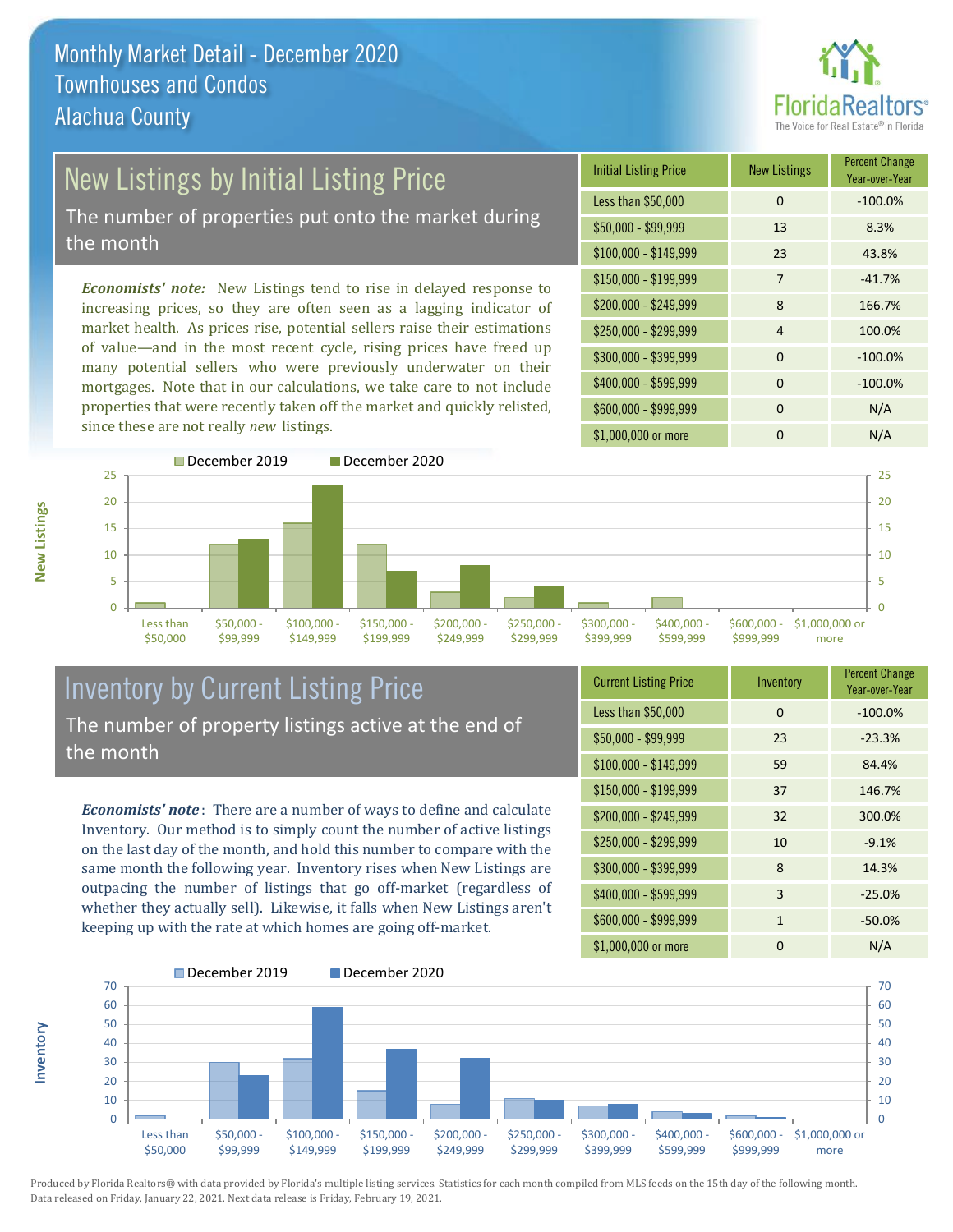#### Monthly Distressed Market - December 2020 Alachua County Townhouses and Condos



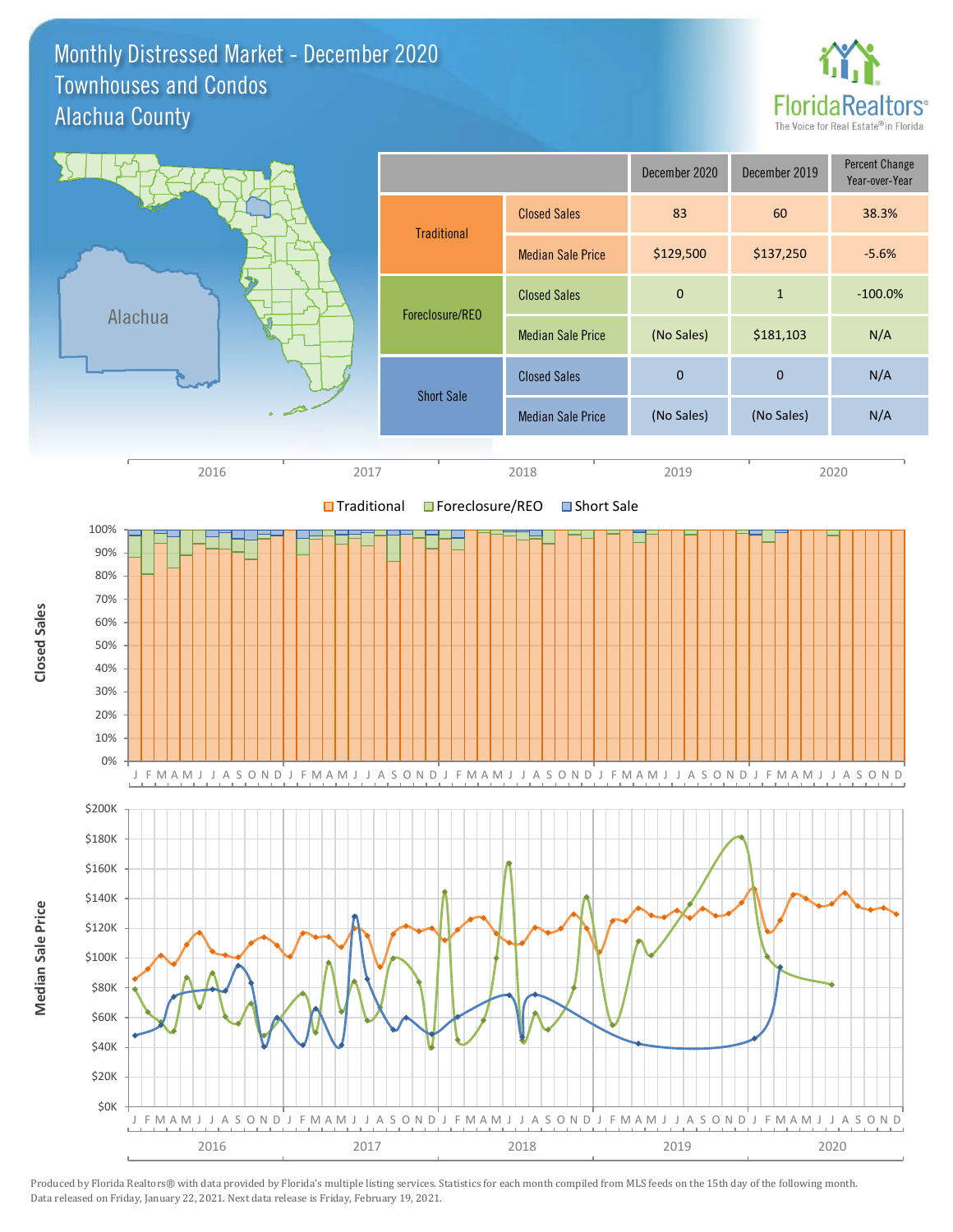### Monthly Market Detail - December 2020 Alachua County Manufactured Homes





**Closed Sales**

**Closed Sales** 

| <b>Summary Statistics</b>                                       | December 2020 | December 2019 | <b>Percent Change</b><br>Year-over-Year |
|-----------------------------------------------------------------|---------------|---------------|-----------------------------------------|
| <b>Closed Sales</b>                                             | 12            | 10            | 20.0%                                   |
| Paid in Cash                                                    | 4             | 5             | $-20.0%$                                |
| <b>Median Sale Price</b>                                        | \$139,750     | \$75,000      | 86.3%                                   |
| <b>Average Sale Price</b>                                       | \$146,333     | \$98,750      | 48.2%                                   |
| Dollar Volume                                                   | \$1.8 Million | \$987,500     | 77.8%                                   |
| <b>Median Percent of Original</b><br><b>List Price Received</b> | 94.8%         | 82.3%         | 15.2%                                   |
| <b>Median Time to Contract</b>                                  | 20 Days       | 105 Days      | $-81.0%$                                |
| <b>Median Time to Sale</b>                                      | 88 Days       | 178 Days      | $-50.6%$                                |
| <b>New Pending Sales</b>                                        | 5             | 9             | $-44.4%$                                |
| <b>New Listings</b>                                             | 6             | 11            | $-45.5%$                                |
| Pending Inventory                                               | 21            | 22            | $-4.5%$                                 |
| Inventory (Active Listings)                                     | 23            | 44            | $-47.7%$                                |
| Months Supply of Inventory                                      | 2.1           | 4.0           | $-47.5%$                                |

| <b>Closed Sales</b>                                                                                                                                                                                                                                                                                                                                                                                                                                                                                                                                                                                                      | <b>Month</b>                                                                                                                                          | <b>Closed Sales</b>                                         | <b>Percent Change</b><br>Year-over-Year                                                    |
|--------------------------------------------------------------------------------------------------------------------------------------------------------------------------------------------------------------------------------------------------------------------------------------------------------------------------------------------------------------------------------------------------------------------------------------------------------------------------------------------------------------------------------------------------------------------------------------------------------------------------|-------------------------------------------------------------------------------------------------------------------------------------------------------|-------------------------------------------------------------|--------------------------------------------------------------------------------------------|
| The number of sales transactions which closed during<br>the month                                                                                                                                                                                                                                                                                                                                                                                                                                                                                                                                                        | Year-to-Date<br>December 2020<br>November 2020<br>October 2020                                                                                        | 131<br>12<br>8<br>12                                        | $-0.8%$<br>20.0%<br>0.0%<br>20.0%                                                          |
| <b>Economists' note:</b> Closed Sales are one of the simplest—yet most<br>important—indicators for the residential real estate market. When<br>comparing Closed Sales across markets of different sizes, we<br>recommend comparing the percent changes in sales rather than the<br>number of sales. Closed Sales (and many other market metrics) are<br>affected by seasonal cycles, so actual trends are more accurately<br>represented by year-over-year changes (i.e. comparing a month's sales<br>to the amount of sales in the same month in the previous year), rather<br>than changes from one month to the next. | September 2020<br>August 2020<br><b>July 2020</b><br>June 2020<br>May 2020<br><b>April 2020</b><br><b>March 2020</b><br>February 2020<br>January 2020 | 11<br>14<br>15<br>17<br>11<br>10<br>9<br>$\mathbf{1}$<br>11 | $-31.3%$<br>27.3%<br>66.7%<br>30.8%<br>10.0%<br>$-28.6%$<br>$-18.2%$<br>$-90.0\%$<br>10.0% |
|                                                                                                                                                                                                                                                                                                                                                                                                                                                                                                                                                                                                                          | December 2019                                                                                                                                         | 10                                                          | 0.0%                                                                                       |

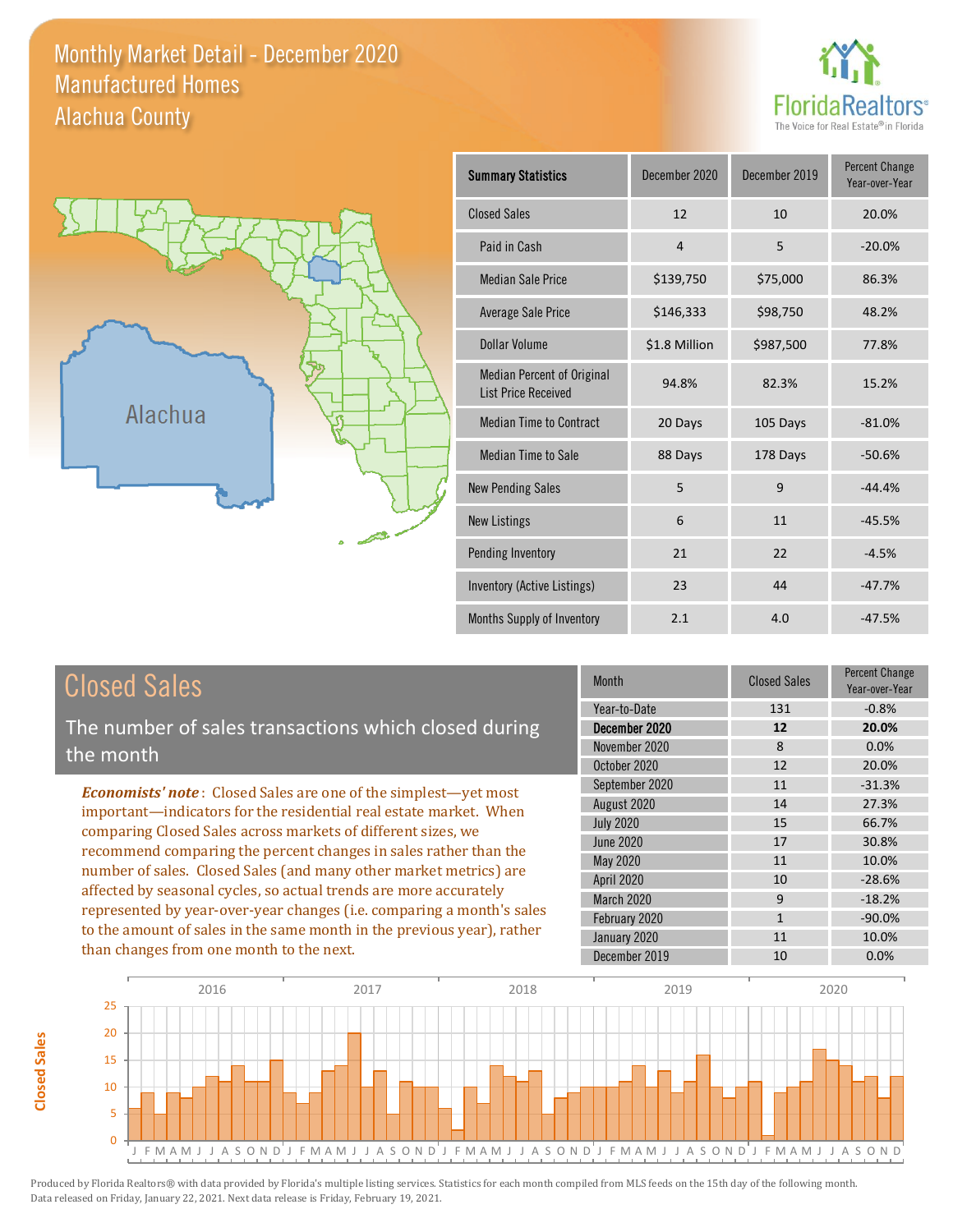

#### *Economists' note:* Closed Sales are one of the simplest—yet most important—indicators for the residential real estate market. When comparing Closed Sales across markets of different sizes, we recommend comparing the percent changes in sales rather than the number of sales. Closed Sales (and many other market metrics) are affected by seasonal cycles, so actual trends are more accurately represented by year-over-year changes (i.e. comparing a month's sales to the amount of sales in the same month in the previous year), rather than changes from one month to the next. \$1,000,000 or more 0 0 N/A  $$250,000 - $299,999$  1 N/A \$300,000 - \$399,999 0 0 N/A  $$400,000 - $599,999$  0 N/A \$600,000 - \$999,999 0 0 N/A \$150,000 - \$199,999 2 100.0% \$200,000 - \$249,999 1 0.0% \$100,000 - \$149,999 5 150.0% Sale Price Closed Sales Percent Change Year-over-Year Less than \$50,000 0 0 -100.0% \$50,000 - \$99,999 3 -40.0% Closed Sales by Sale Price The number of sales transactions which closed during the month



# Median Time to Contract by Sale Price The median number of days between the listing date and contract date for all Closed Sales during the month

*Economists' note* : Like Time to Sale, Time to Contract is a measure of the length of the home selling process calculated for sales which closed during the month. The difference is that Time to Contract measures the number of days between the initial listing of a property and the signing of the contract which eventually led to the closing of the sale. When the gap between Median Time to Contract and Median Time to Sale grows, it is usually a sign of longer closing times and/or declining numbers of cash sales.

| Sale Price            | Median Time to<br>Contract | <b>Percent Change</b><br>Year-over-Year |
|-----------------------|----------------------------|-----------------------------------------|
| Less than \$50,000    | (No Sales)                 | N/A                                     |
| \$50,000 - \$99,999   | 21 Days                    | $-80.0\%$                               |
| $$100,000 - $149,999$ | 16 Days                    | $-86.7%$                                |
| $$150,000 - $199,999$ | 5 Days                     | $-94.3%$                                |
| \$200,000 - \$249,999 | 20 Days                    | $-80.8%$                                |
| \$250,000 - \$299,999 | 272 Days                   | N/A                                     |
| \$300,000 - \$399,999 | (No Sales)                 | N/A                                     |
| \$400,000 - \$599,999 | (No Sales)                 | N/A                                     |
| \$600,000 - \$999,999 | (No Sales)                 | N/A                                     |
| \$1,000,000 or more   | (No Sales)                 | N/A                                     |



**Closed Sales**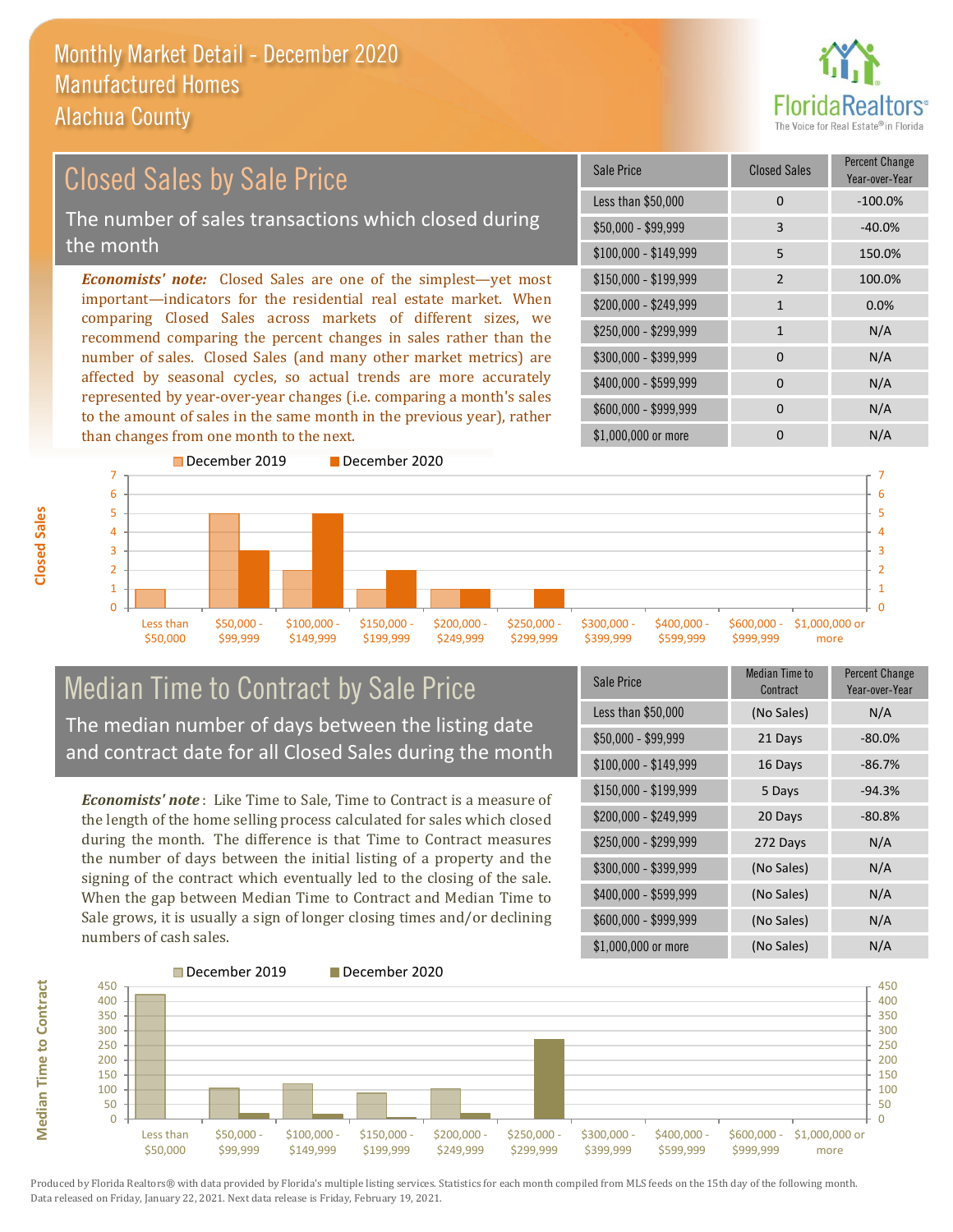

# New Listings by Initial Listing Price The number of properties put onto the market during the month

*Economists' note:* New Listings tend to rise in delayed response to increasing prices, so they are often seen as a lagging indicator of market health. As prices rise, potential sellers raise their estimations of value—and in the most recent cycle, rising prices have freed up many potential sellers who were previously underwater on their mortgages. Note that in our calculations, we take care to not include properties that were recently taken off the market and quickly relisted, since these are not really *new* listings.

| <b>Initial Listing Price</b> | <b>New Listings</b> | <b>Percent Change</b><br>Year-over-Year |
|------------------------------|---------------------|-----------------------------------------|
| Less than \$50,000           | 0                   | N/A                                     |
| $$50,000 - $99,999$          | 1                   | $-80.0%$                                |
| $$100,000 - $149,999$        | 1                   | $-50.0%$                                |
| $$150,000 - $199,999$        | $\overline{2}$      | $-33.3%$                                |
| \$200,000 - \$249,999        | $\mathcal{P}$       | N/A                                     |
| \$250,000 - \$299,999        | $\Omega$            | $-100.0%$                               |
| \$300,000 - \$399,999        | 0                   | N/A                                     |
| \$400,000 - \$599,999        | $\Omega$            | N/A                                     |
| \$600,000 - \$999,999        | $\Omega$            | N/A                                     |
| \$1,000,000 or more          |                     | N/A                                     |



### Inventory by Current Listing Price The number of property listings active at the end of the month

*Economists' note* : There are a number of ways to define and calculate Inventory. Our method is to simply count the number of active listings on the last day of the month, and hold this number to compare with the same month the following year. Inventory rises when New Listings are outpacing the number of listings that go off-market (regardless of whether they actually sell). Likewise, it falls when New Listings aren't keeping up with the rate at which homes are going off-market.

| <b>Current Listing Price</b> | Inventory      | Percent Change<br>Year-over-Year |
|------------------------------|----------------|----------------------------------|
| Less than \$50,000           | 0              | $-100.0%$                        |
| $$50,000 - $99,999$          | 5              | $-28.6%$                         |
| $$100,000 - $149,999$        | 6              | $-57.1%$                         |
| \$150,000 - \$199,999        | 6              | $-40.0%$                         |
| \$200,000 - \$249,999        | $\mathcal{P}$  | $-33.3%$                         |
| \$250,000 - \$299,999        | $\Omega$       | $-100.0%$                        |
| \$300,000 - \$399,999        | 2              | 0.0%                             |
| \$400,000 - \$599,999        | $\overline{2}$ | 100.0%                           |
| \$600,000 - \$999,999        | <sup>0</sup>   | $-100.0%$                        |
| \$1,000,000 or more          | ŋ              | N/A                              |



Produced by Florida Realtors® with data provided by Florida's multiple listing services. Statistics for each month compiled from MLS feeds on the 15th day of the following month. Data released on Friday, January 22, 2021. Next data release is Friday, February 19, 2021.

**Inventory**